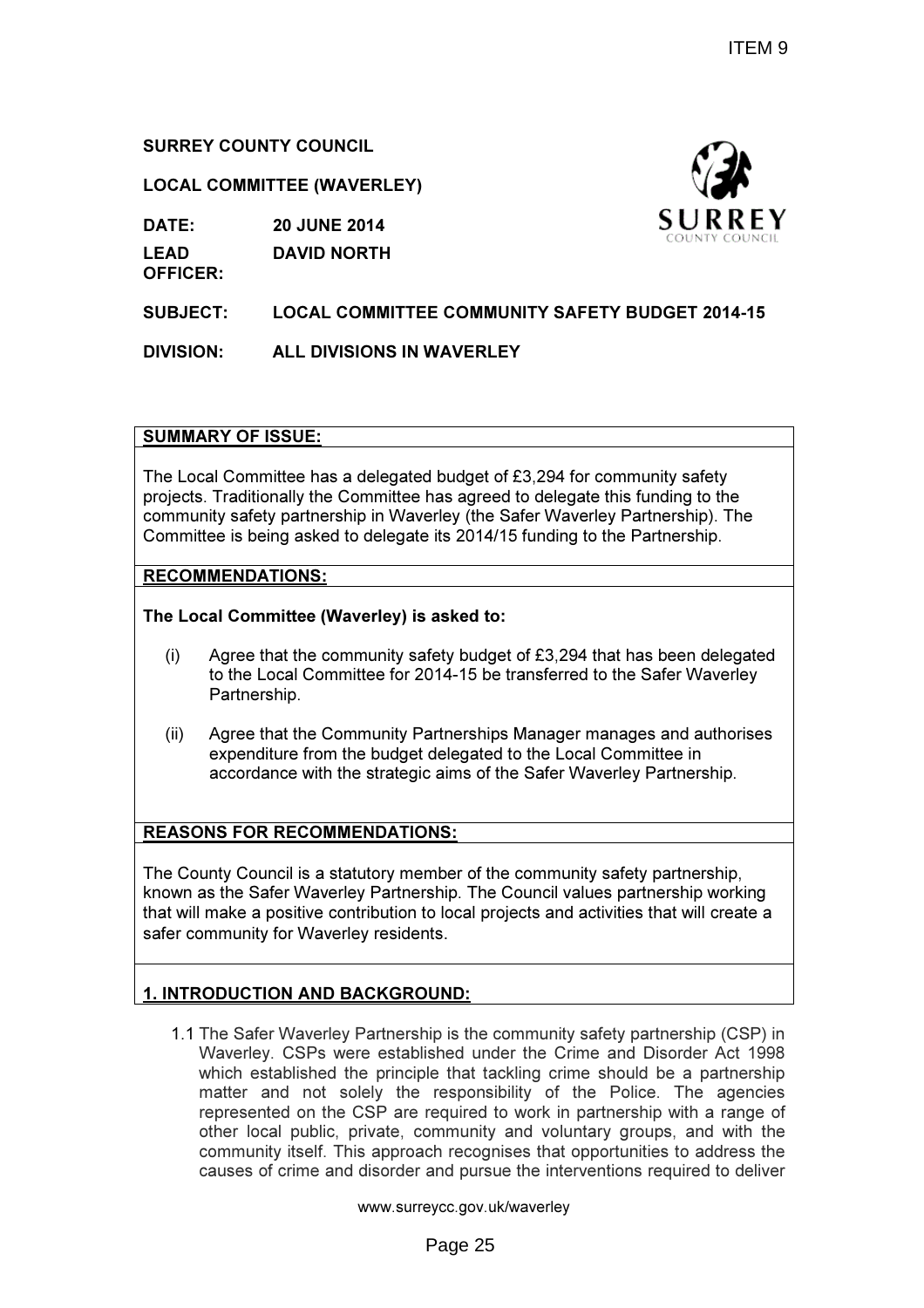safe and secure communities lie with a range of organisations, groups and individuals working in partnership. A report of the activities undertaken by the Safer Waverley Partnership is delivered to the Local Committee on an annual basis.

- 1.2 In previous years the County Council's contribution to the CSP held a proportion ring-fenced to deliver domestic abuse support services across the borough. The remainder of the funding supported local community safety activities and projects delivered by the Safer Waverley Partnership. To achieve better value for money, the ring-fenced portion of the funding dedicated to domestic abuse has been centralised across the county. However, the remainder of the budget was delegated to the Local Committee, this year amounting to £3,294.
- 1.3 The Local Committee is asked to agree £3,294 be transferred to the Safer Waverley Partnership to support local activities and projects which achieve the Partnership's aims and objectives.

# 2. ANALYSIS:

- 2.1 Surrey County Council is a statutory member of the Safer Waverley Partnership and supports the strategic aims and objectives of the Partnership within the Partnership Plan and the annual Strategic Assessment.
- 2.2 The work of the partnership is directed by a strategy group, including representatives of the following organisations:
	- Waverley Borough Council
	- Clinical Commissioning Groups
	- Surrey County Council
	- Surrey Fire and Rescue Service
	- Surrey Police
	- Surrey Probation Service

2.3 The Safer Waverley Partnership continues to focus on the following priorities:

- Building Confidence in our Communities
- Antisocial Behaviour and Promoting Acceptable Behaviour
- Responding to Change
- **Tackling Crime**

#### 3. OPTIONS:

- 3.1 By transferring the budget of £3,294 to the Safer Waverley Partnership the Committee will make a direct financial contribution to the Partnership, enabling the community safety projects and activities to continue throughout 2013-14.
- 3.2 The budget and expenditure of the partnership will be reported to the Local Committee later in the year.

www.surreycc.gov.uk/waverley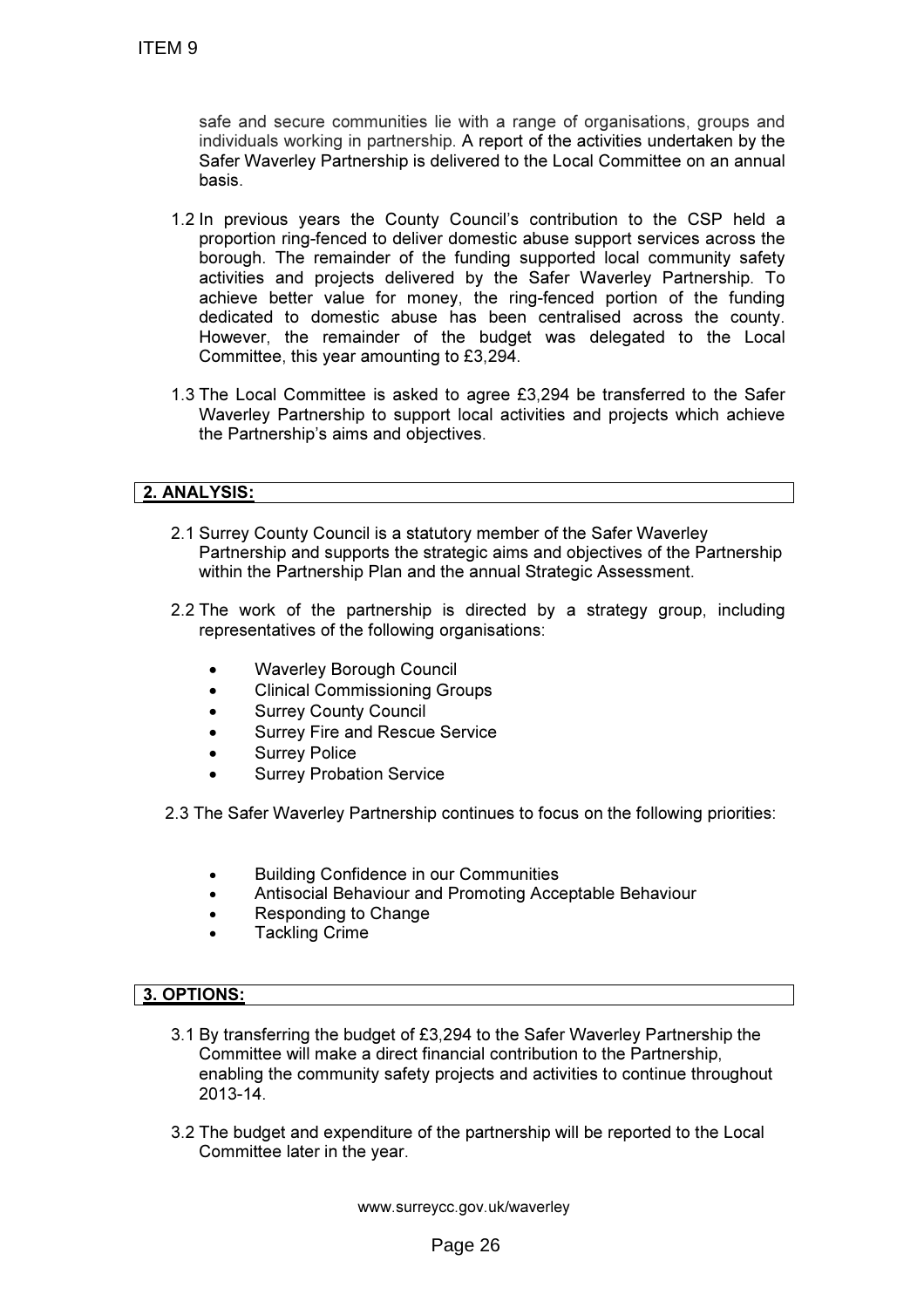#### 4. CONSULTATIONS:

- 4.1 The Safer Waverley Partnership meets quarterly and has representation from the County Council (the Community Partnership and Committee Officer); Surrey Fire and Rescue Service is represented in its own right. Activities and expenditure are reported and approved at each meeting.
- 4.2 The annual strategic assessment, which is used by the partnership in reviewing its priorities, is a joint partnership document on which CSP partners are consulted.

## 5. FINANCIAL AND VALUE FOR MONEY IMPLICATIONS:

- 5.1 Partnership working creates value for money opportunities from pooling resources. The Safer Waverley Partnership will scrutinise expenditure to ensure best value.
- 5.2 Expenditure of this budget is monitored by the Community Partnerships Manager.

#### 6. EQUALITIES AND DIVERSITY IMPLICATIONS:

- 6.1 There are no direct equalities and diversity implications, but through the Safer Waverley Partnership the County Council will strive to ensure that services are accessible to harder to reach groups. The partnership maintains ongoing monitoring of hate crime.
- 6.2 Crime reduction is a benefit to all in the community.

#### 7. LOCALISM:

- 7.1 The Safer Waverley Partnership is committed to educating and raising awareness of safer practices and behaviours which benefit all communities across the borough.
- 7.2 Local groups may approach the CSP for funding to deliver projects which directly support the aims of the partnership.
- 7.3 The partnership has given significant support to those communities prioritised by the Committee for particular support.

#### 8. OTHER IMPLICATIONS:

| Area assessed:                            | Direct Implications:                |
|-------------------------------------------|-------------------------------------|
| <b>Crime and Disorder</b>                 | Set out below.                      |
| <b>Sustainability (including Climate)</b> | No significant implications arising |
| <b>Change and Carbon Emissions)</b>       | from this report                    |
| Corporate Parenting/Looked After          | No significant implications arising |
| Children                                  | from this report                    |
| Safeguarding responsibilities for         | No significant implications arising |
| vulnerable children and adults            | from this report                    |